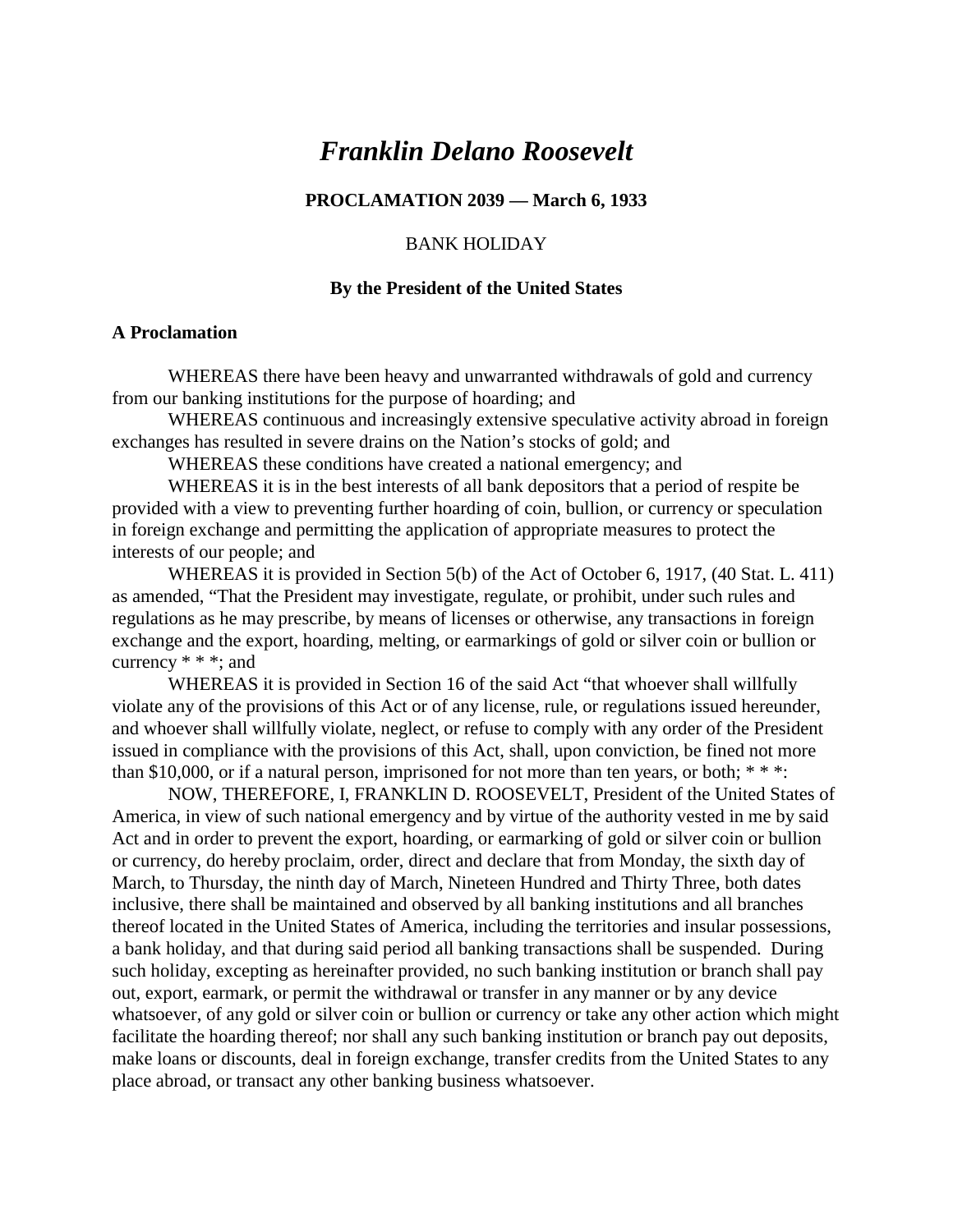During such holiday, the Secretary of the Treasury, with the approval of the President and under such regulations as he may prescribe, is authorized and empowered (a) to permit any or all of such banking institutions to perform any or all of the usual banking functions; (b) to direct, require or permit the issuance of clearing house certificates or other evidences of claims against assets of banking institutions, and (c) to authorize and direct the creation in such banking institutions of special trust accounts for the receipt of new deposits which shall be subject to withdrawal on demand without any restrictions or limitations and shall be kept separate in ash or on deposit in Federal Reserve Banks or invested in obligations of the United States.

As used in this order the term "banking institutions" shall include all Federal Reserve banks, national banking associations, banks, trust companies, savings banks, building and loan associations, credit unions, or other corporations, partnerships, associations or persons, engaged int he business of receiving deposits, making loans, discounting business paper, or transacting any other form of banking business.

IN WITNESS WHEREOF I have hereunto set my hand and cause the seal of the United States of America to be affixed.

DONE at the City of Washington this sixth day of March -- 1 A.M., in the year of our Lord One Thousand Nine Hundred and Thirty-three, and of the Independence of the United States of America the One Hundred and Fifty-seventh.

#### **PROCLAMATION 2352 — September 8, 1939**

# PROCLAIMING A NATIONAL EMERGENCY IN CONNECTION WITH THE OBSERVANCE, SAFEGUARDING, AND ENFORCEMENT OF NEUTRALITY AND THE STRENGTHENING OF THE NATIONAL DEFENSE WITHIN THE LIMITS OF PEACE-TIME AUTHORIZATIONS

# **By the President of the United States**

#### **A Proclamation**

WHEREAS a proclamation issued by me on September 5, 1939, proclaimed the neutrality of the United States in the war now unhappily existing between certain nations; and

WHEREAS this state of war imposes on the United State certain duties with respect to the proper observance, safeguarding, and enforcement of such neutrality, and the strengthening of the national defense within the limits of peace-time authorizations; and

WHEREAS measures required at this time call for the exercise of only a limited number of the powers granted in a national emergency:

NOW, THEREFORE, I, FRANKLIN D. ROOSEVELT, President of the United States of America, do proclaim that a national emergency exists in connection with and to the extent necessary for the proper observance, safeguarding, and enforcing of the neutrality of the Untied States and the strengthening of our national defense within the limits of peace-time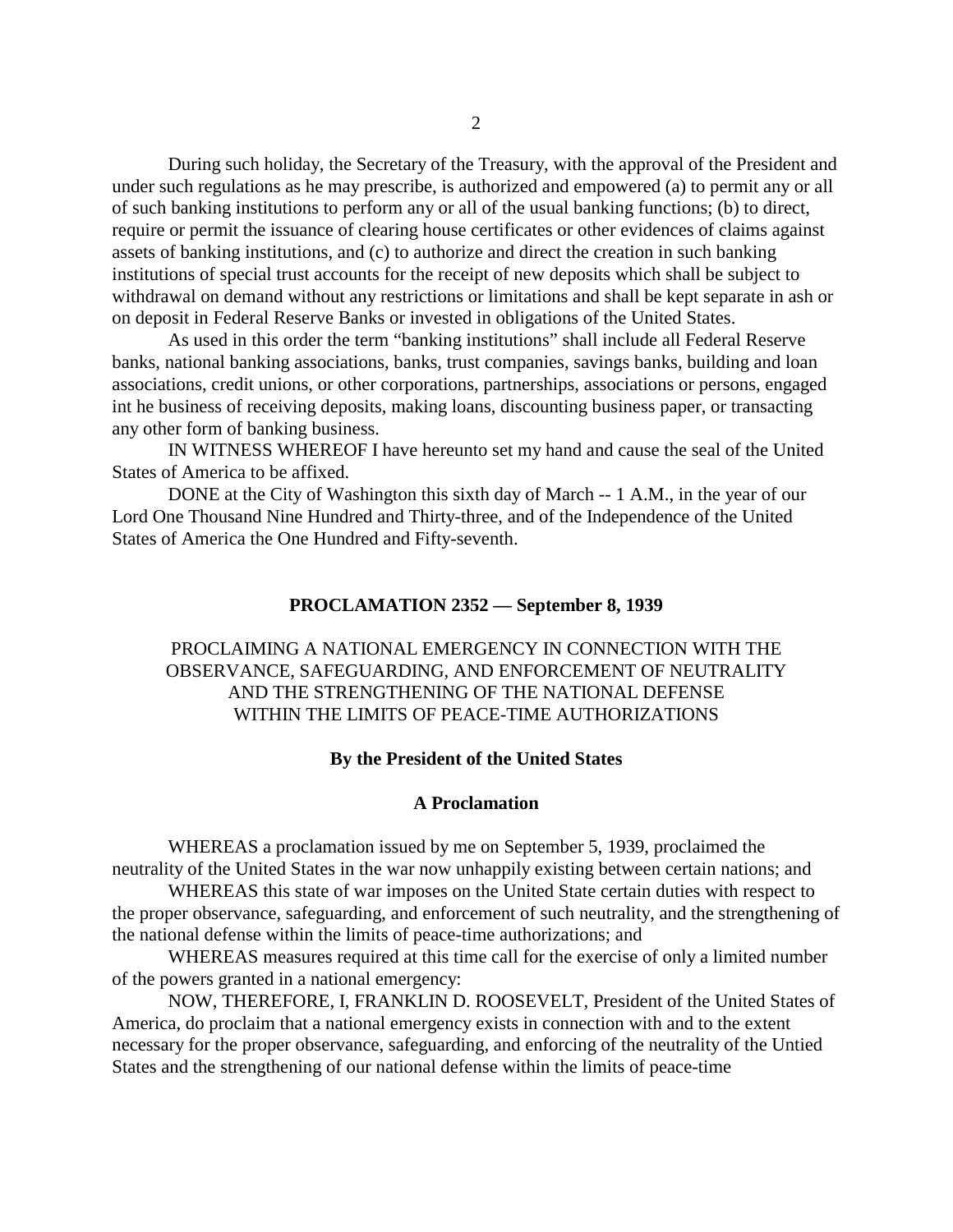authorizations. Specific directions and authorizations will be given from time to time for carrying out these two purposes.

IN WITNESS WHEREOF I have hereunto set my hand and cause the seal of the United States of America to be affixed.

DONE at the City of Washington this eight day of September, in the year of our Lord nineteen hundred and thirty-nine, and of the Independence of the United States of America the one hundred and sixty-fourth.

### **PROCLAMATION 2487 — May 27, 1941**

PROCLAIMING THAT AN UNLIMITED NATIONAL EMERGENCY CONFRONTS THIS COUNTRY, WHICH REQUIRES THAT ITS MILITARY, NAVAL, AIR AND CIVILIAN DEFENSES BE PUT ON THE BASIS OF READINESS TO REPEL ANY AND ALL ACTS OR THREATS OF AGGRESSION DIRECTED TOWARD ANY PART OF THE WESTERN HEMISPHERE

## **By the President of the United States**

## **A Proclamation**

WHEREAS on September 8, 1939, because of the outbreak of war in Europe a proclamation was issued declaring a limited national emergency and directing measures "for the purpose of strengthening our national defense within the limits of peacetime authorizations";

WHEREAS a succession of events makes plain that the objectives of the Axis belligerents in such war are not confined to those avowed at its commencement, but include overthrow throughout the world of existing democratic order, and a worldwide domination of peoples and economies through the destruction of all resistance on land and se and in the air; and

WHEREAS indifference on the part of the United States to the increasing menace would be perilous, and common prudence requires that for the security of this nation and of this hemisphere we should pass from peacetime authorizations of military strength to such a basis as will enable us to cope instantly and decisively with any attempt at hostile encirclement of this hemisphere, or the establishment of any base for aggression against it, as well as to repel the threat of predatory incursion by foreign agents into our territory and society:

NOW, THEREFORE, I, FRANKLIN D. ROOSEVELT, President of the United States of America, do proclaim that an unlimited national emergency confronts this country, which requires that its military, naval, air and civilian defenses be put on the basis of readiness to repel any and all acts or threats of aggression directed toward any part of the Western Hemisphere.

I call upon all the loyal citizens engaged in production for defense to give precedence to the needs of the nation to the end that a system of government that makes private enterprise possible may survive.